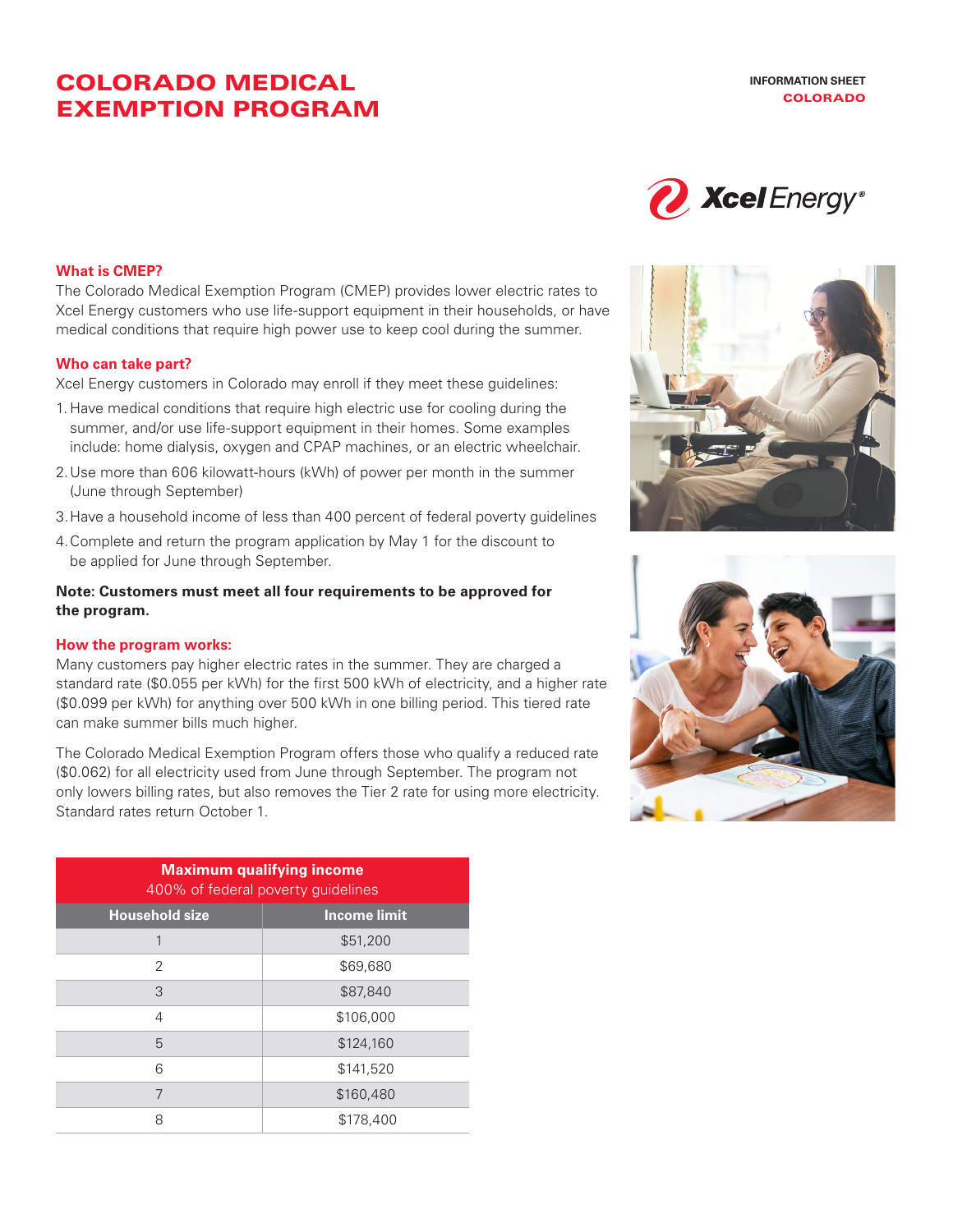## **INFORMATION SHEET COLORADO MEDICAL EXEMPTION PROGRAM**

#### **How to apply**

Please complete, sign and submit your completed application no later than **May 1**. You may mail, fax or scan and email. **Important: applications must be received (not postmarked) by May 1.** 

#### **Please mail early!**

Mail your application to: **Colorado Medical Exemption Program** P.O. Box 461657 Aurora CO 80015-9998

Fax your application to: 303-955-7538

### If you have any questions, contact: **Sabrina Padilla at Chronic Care Collaborative – Energy Program** Phone: 303-993-5056 Fax: 303-955-7538 Email: sabrina.padilla@ccc-co.org

Web: chroniccarecollaborative.org

#### **Additional assistance is available from these organizations**

#### **Epilepsy Foundation of Colorado**

epilepsycolorado.org 303-377-9774 888-378-9779 (toll-free)

#### **Lupus Foundation of Colorado**

lupuscolorado.org 303-597-4050

#### **Colorado Cross Disability Coalition (CCDC)**

ccdconline.org 303-839-1775

#### **National MS Society, Colorado-Wyoming Chapter**

nationalmssociety.org 303-698-7400 800-344-4867 (toll-free)

#### **Aging and Disability Resource Center, Denver Regional Council of Governments**

303-480-6700 866-959-3017 toll-free outside the Denver area

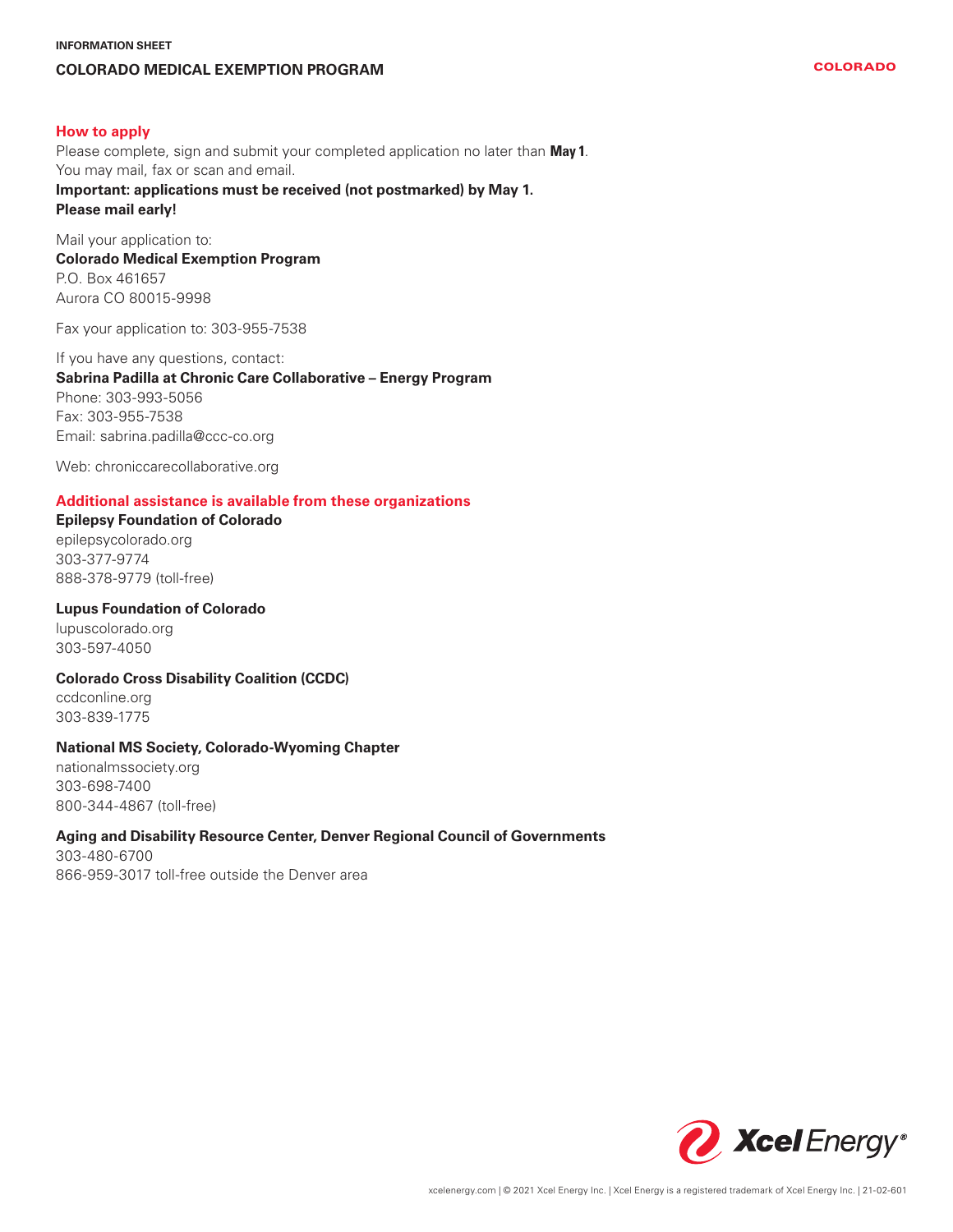Clear form



# Colorado Medical Exemption Program **A special program offered by Xcel Energy and overseen by the Chronic Care Collaborative**

Instructions: Please sign and complete the patient form (front page) and have your health care provider sign and complete the Health Care Provider Certification Form (back page). Mail, email or fax the application to us. This application is good for three years. A new application much be completed every three years. **Completed applications must be received (not postmarked) by May 1.**

**If you are a new enrollee, please complete all the sections on the front and back of this form.**

| <b>Section I. General information</b>                                                                                                                                                                                      |                                                                                                                                                                                                                                |  |  |  |  |
|----------------------------------------------------------------------------------------------------------------------------------------------------------------------------------------------------------------------------|--------------------------------------------------------------------------------------------------------------------------------------------------------------------------------------------------------------------------------|--|--|--|--|
|                                                                                                                                                                                                                            |                                                                                                                                                                                                                                |  |  |  |  |
|                                                                                                                                                                                                                            |                                                                                                                                                                                                                                |  |  |  |  |
|                                                                                                                                                                                                                            |                                                                                                                                                                                                                                |  |  |  |  |
|                                                                                                                                                                                                                            |                                                                                                                                                                                                                                |  |  |  |  |
|                                                                                                                                                                                                                            |                                                                                                                                                                                                                                |  |  |  |  |
| Please check the box to show the type of service you get from Xcel Energy:<br>$\Box$ Electricity                                                                                                                           | $\bigcirc$ Natural gas<br>$\bigcirc$ Both                                                                                                                                                                                      |  |  |  |  |
|                                                                                                                                                                                                                            |                                                                                                                                                                                                                                |  |  |  |  |
| If you don't know your account number, please call Xcel Energy's Energy Assistance Program at 866-975-7327.<br>We must have your account number to process your application.                                               |                                                                                                                                                                                                                                |  |  |  |  |
| <b>Section II. Income information</b>                                                                                                                                                                                      |                                                                                                                                                                                                                                |  |  |  |  |
| Please include income from ALL sources and for ALL household members.                                                                                                                                                      |                                                                                                                                                                                                                                |  |  |  |  |
| What is your current household income?<br>$\frac{1}{2}$ per year                                                                                                                                                           |                                                                                                                                                                                                                                |  |  |  |  |
| How many people live in your household?<br><u>people</u>                                                                                                                                                                   |                                                                                                                                                                                                                                |  |  |  |  |
| <b>Section III. Signatures</b>                                                                                                                                                                                             |                                                                                                                                                                                                                                |  |  |  |  |
| By signing this form:                                                                                                                                                                                                      |                                                                                                                                                                                                                                |  |  |  |  |
| • I agree to allow Xcel Energy to review my energy usage.                                                                                                                                                                  |                                                                                                                                                                                                                                |  |  |  |  |
| . I agree to allow Xcel Energy to give the Chronic Care Collaborative permission to review data about my account and energy use, including LIHEAP status,<br>to process the application for the Medical Exemption program. |                                                                                                                                                                                                                                |  |  |  |  |
| • I agree to allow the Chronic Care Collaborative to share any of the above information with other organizations that provide energy assistance, conservation<br>and other services.                                       |                                                                                                                                                                                                                                |  |  |  |  |
| All adults living in your household must sign below.                                                                                                                                                                       |                                                                                                                                                                                                                                |  |  |  |  |
|                                                                                                                                                                                                                            | Date and the contract of the contract of the contract of the contract of the contract of the contract of the contract of the contract of the contract of the contract of the contract of the contract of the contract of the c |  |  |  |  |
|                                                                                                                                                                                                                            |                                                                                                                                                                                                                                |  |  |  |  |

 $\text{Signature}$   $\text{\_}$ 

Signature \_\_\_\_\_\_\_\_\_\_\_\_\_\_\_\_\_\_\_\_\_\_\_\_\_\_\_\_\_\_\_\_\_\_\_\_\_\_\_\_\_\_\_\_\_\_\_\_\_\_\_\_\_\_\_\_\_\_\_\_\_\_\_\_\_\_\_\_\_\_\_\_ Date \_\_\_\_\_\_\_\_\_\_\_\_\_\_\_\_\_\_\_\_\_\_\_\_\_\_\_\_\_\_\_\_\_\_